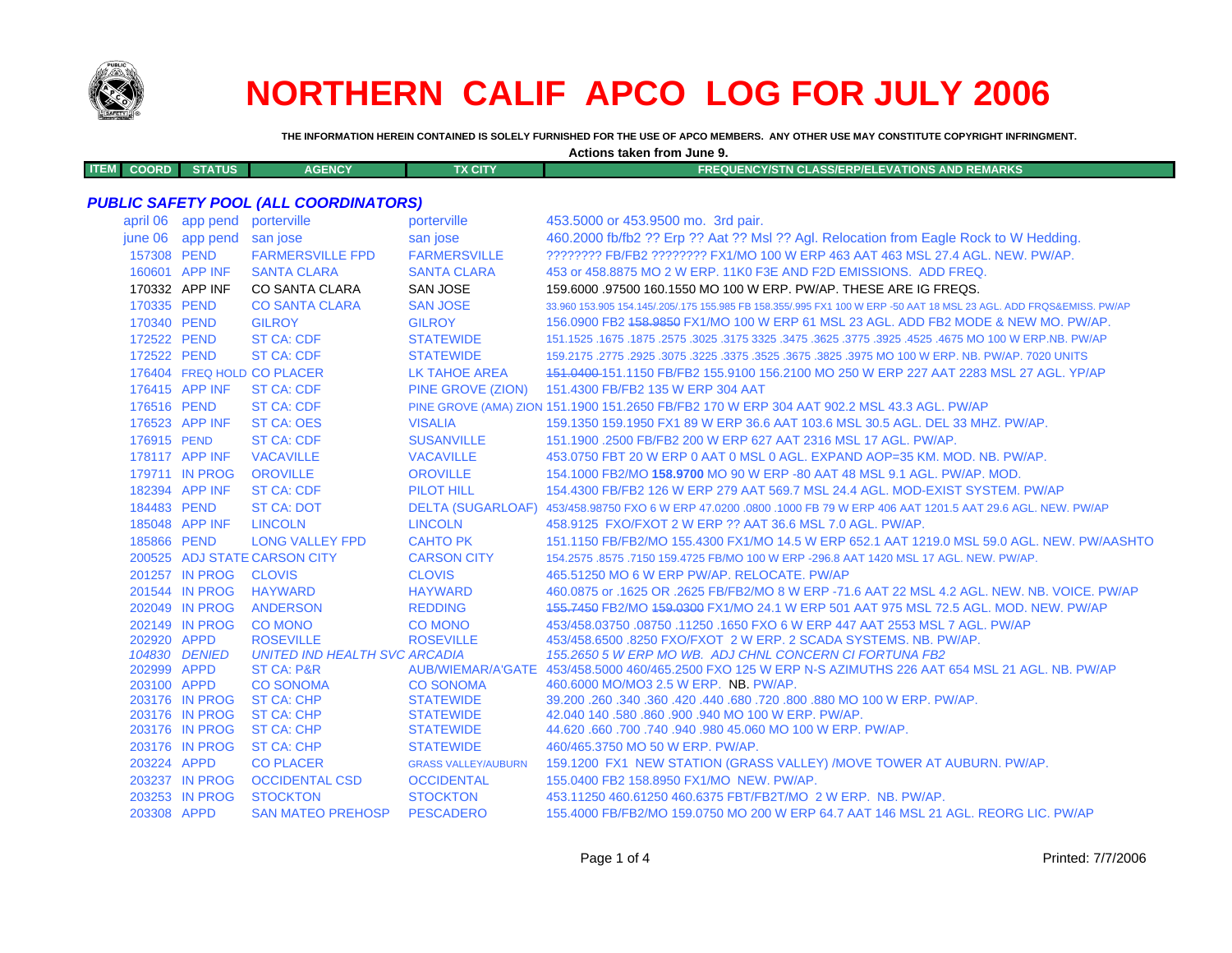#### **THE INFORMATION HEREIN CONTAINED IS SOLELY FURNISHED FOR THE USE OF APCO MEMBERS. ANY OTHER USE MAY CONSTITUTE COPYRIGHT INFRINGMENT.**

**Actions taken from June 9.**

| <b>ITEM</b> |                              | <b>COORD</b> STATUS | <b>AGENCY</b>                                                       | <b>TX CITY</b>          | <b>FREQUENCY/STN CLASS/ERP/ELEVATIONS AND REMARKS</b>                                                                                                                       |
|-------------|------------------------------|---------------------|---------------------------------------------------------------------|-------------------------|-----------------------------------------------------------------------------------------------------------------------------------------------------------------------------|
|             | 203317 APPD                  |                     | <b>HANFORD</b>                                                      | <b>HANFORD</b>          | 460,2000,3750 FB/FB2/FX1/MO 250 W ERP EXSISTS, ADD NB, PW/AP.                                                                                                               |
|             | 203321 APPD                  |                     | <b>CO INYO</b>                                                      | <b>BAKER</b>            | 154.7250 FB2 250 W ERP 200.8 AAT 640 MSL 42.7 AGL. ADDS TO EXSIST. PW/AP MAX ERP 152 W.                                                                                     |
|             | 203331 APPD                  |                     | <b>CO FRESNO</b>                                                    | <b>CO FRESNO</b>        | 158.8350 MO 100 W ERP ONLY ADDS NB. PW/AP                                                                                                                                   |
|             | 203334 APPD                  |                     | <b>CO FRESNO</b>                                                    | <b>CO FRESNO</b>        | MED 1-10 MO 30 W ERP. INCR MO#. ADD NB. PW/AP                                                                                                                               |
|             | 203335 APPD                  |                     | <b>CO FRESNO</b>                                                    | <b>CO FRESNO</b>        | 159.0750 MO ONLY ADDS NB, PW/AP.                                                                                                                                            |
|             | 203343 APPD                  |                     | <b>CO FRESNO</b>                                                    | <b>CO FRESNO</b>        | 154.9500 FB/FB2 18.1 AAT 5 W ERP 90.5 MSL 25.6 AGL. DEL 1 SITE ADD 2. ADD NB. PW/AP.                                                                                        |
|             | 203349 APPD                  |                     | <b>CO FRESNO</b>                                                    | <b>CO FRESNO</b>        | 154.8750 155.5350 156.0300 158.7900 158.8800 158.9550 158.9700 159.1500 458.4500 MO ONLY ADD NB                                                                             |
|             | 500388 APPD                  |                     | <b>REEDLY</b>                                                       | <b>REEDLY</b>           | 453/458.91250 MO 2 W ERP F3&F2. NEW. PW/IMSA.                                                                                                                               |
|             | 222                          | <b>APPD</b>         | <b>NEW WEST FOODS</b>                                               | <b>PLACERVILLE</b>      | 30.840, 31.240, 33.160, 33.400, 35.020, 151.835.895, 154.490.515.540 MO 1-3 W ERP. NB. IG/PCIA.                                                                             |
|             | 605499 APPD                  |                     | PG&E                                                                | <b>VACAVILLE</b>        | DEL 156.6050 ADD 153.7250 FB/MO 368 W ERP 562 AAT 810 MSL 35.7 AGL. IMPACTS OES LG. IG/UTC.                                                                                 |
|             | 203428 APPD                  |                     | <b>ST CA: DOT</b>                                                   | <b>REDDING AREA</b>     | 453.1250 .4750 458.1250 4750 FXO 40 W ERP 414 AAT 1201 MSL 29.6 AGL. NB. MODS. PW/AP.                                                                                       |
|             |                              | 203438 FREQ HOLD    | <b>SARATOGA</b>                                                     | <b>SARATOGA</b>         | 158.84250 FB/FB2/MO 153.86750 MO 60 W ERP -119 AAT 116.1 MSL 24 AGL, NB, NEW, PW/AP,                                                                                        |
|             | 0136_06 APPD                 |                     | TACO BELL #529                                                      | <b>CONCORD</b>          | 151.5200 154.4900 .5150 31.800 33.160 35.880 MO 1-2 W ERP. WB. IG/AAR                                                                                                       |
|             | 44063 APPD                   |                     | <b>RIO DELL</b>                                                     | <b>RIO DELL/FORTUNA</b> | 453/458.2500 FXO 20 W ERP -50 AAT 104.1 MSL 6.1 AGL. WB. PW/FCCA.                                                                                                           |
|             | 44608 APPD                   |                     | <b>REDWAY</b>                                                       | REDWAY (HUM CO)         | 453/458.8000 FXO/MO -217 AAT 163 MSL 6.1 AGL, WB, PW/FCCA,                                                                                                                  |
|             | 024732 APPD                  |                     | HOOPA VALLEY RES FM HOOPA (HUM CO)                                  |                         | 155.3850 FB2 150.805 154.1900 .355 .385 MO 35 W ERP 396.9 AAT 1036 MSL 12 AGL. PW/IMSA. RESTORE                                                                             |
|             |                              | 500441 DENIED       | <b>CO SACRAMENTO</b>                                                | RANCHO CORDOVA          | 453/458, 8125 MO 2 W ERP, F2D, NEW, PW/AASHTO,                                                                                                                              |
|             |                              | 203535 IN PROG      | <b>CO SISKIYOU</b>                                                  |                         | CO SISKIYOU (3 LOCS 154.2500 FB2 14.9 W ERP 614 AAT 1964 MSL 6 AGL. ADD TO EXIST SYS. PW/AP.                                                                                |
|             |                              |                     | 203429 HOLDING CO FRESNO                                            | <b>FRESNO</b>           | 155,5650 FB2/MO 158,9250 MO 5 W ERP 16.1 AAT 90.5 MSL 3 AGL. ADDS TO SYS, PW/AP.                                                                                            |
|             | 203562 APPD                  |                     | ST CA: ?                                                            | <b>STATEWIDE</b>        | 460.0125 MO/MO3 1-2 WATTS NB. PW/AP.                                                                                                                                        |
|             |                              |                     | 203461 ADJ AREA BAKERSFIELD                                         | <b>BAKERSFIELD</b>      | 153.8750 .9950 154.115 .0250 FB/FB2 160 W ERP 74.1 AAT 282 MSL 28 AGL. PW/AP                                                                                                |
|             |                              |                     | 203465 ADJ AREA BAKERSFIELD                                         | <b>BAKERSFIELD</b>      | 151.0700 FB 160 W ERP -9.9 AAT 123.4 MSL 16 AGL. PW/AP                                                                                                                      |
|             |                              |                     | 203468 ADJ AREA BAKERSFIELD                                         | <b>BAKERSFIELD</b>      | 155.4300 FB 130 W ERP -16.9 AAT 123.4 MSL 16 AGL. PW/AP.                                                                                                                    |
|             | 44068 APPD                   |                     | <b>REDWAY</b>                                                       | <b>REDWAY (HUM CO)</b>  | 453/458.8000 FXO/MO -217 AAT 163 MSL 6.1 AGL, WB, PW/FCCA,                                                                                                                  |
|             | 203605 APPD                  |                     | <b>HERCULES</b>                                                     | <b>HERCULES</b>         | 453.16250 MO 4 W ERP. NB. PW/AP.                                                                                                                                            |
|             |                              | 203675 IN PROG      | <b>SAN RAMON VLY FPD</b>                                            | <b>W CREEK (DIABLO)</b> | 460.5750 FB/FB2 8.5 W ERP 958 AAT 1170 MSL 10 AGL, PW/AP.                                                                                                                   |
|             | 430015 APPD                  |                     | <b>SIERRA ROAD IMP ASSN SAN JOSE</b>                                |                         | 173.36250 FXOC 8 W ERP -94 AAT 258 MSL 6 AGL. TELEMETRY. RESTORAL. IG/PCIA.                                                                                                 |
|             |                              | 500466 DENIED       | <b>CO FRESNO</b>                                                    | <b>KERMAN</b>           | 159.11250 FB2/MO 155.0850 FX1/MO 20 W ERP 14 AAT 59 MSL 15.2 AGL. NEW. PW/AASHTO.                                                                                           |
|             | 203706 APPD<br>203743 OFFICE |                     | ST CA: JUDICIAL COUNCII SAN FRANCISCO<br>HUMBOLDT ST UNIV PD ARCATA |                         | 453.2750 FB/FB2/FX1/MO 19 W ERP 25.6 AAT 19.2 MSL 36.6 AGL. NEW. WB. PW/AP.                                                                                                 |
|             | 203738 APPD                  |                     | <b>CO SANTA CLARA</b>                                               | <b>MT CHUAL</b>         | 155.1150 FB/FB2/MO 156.2400 MO 100 W ERP ??AAT 28 MSL 22 AGL. ADD NEW SITE. PW/AP.<br>155,7000 FB/FB2 11.2 W ERP 726 AAT 1076 MSL 11.6 AGL, ADD TO EXIST SYS, PW/AP, WB&NB, |
|             | 105317 APPD                  |                     | RUSSIAN RIVER CO WATER GURNEVILLE                                   |                         | 173.28750 FXO 8W ERP V AAT V MSL 7 AGL. RESTORAL. SEVERAL LOCNS. IG/EWA.                                                                                                    |
|             | 105317 APPD                  |                     | CO SAN MATEO                                                        | <b>MONTARA</b>          | 453.2500 FB2 50 W ERP@230T 68.1 AAT 145 MSL 9.4 AGL. PW/IMSA.                                                                                                               |
|             | 024732 APPD                  |                     | HOOPA VALLEY RES FM HOOPA (HUM CO)                                  |                         | 155.3850 .1000 .8200 FB2/MO 150.8050 154.1900 .3550 .3850 151.0850 159.1800 MO                                                                                              |
|             |                              |                     |                                                                     | CONTINUES >>>           | 35 W ERP 296 AAT 103.6 MSL 12 AGL. PW/IMSA. RESTORAL.                                                                                                                       |
|             |                              | 203881 IN PROG      | <b>SANTA ROSA</b>                                                   | <b>SANTA ROSA</b>       | 453/458.93750 FXO/FXOT 6 W ERP V AAT V MSL 7 AGL. NB. NEW. PW/AP                                                                                                            |
|             | 1660019 APPD                 |                     | TORRE AVE PROJECT 11 CUPERTINO                                      |                         | 465.0000 FB 25 W ERP ?? AAT 72 MSL 12 AGL. IG/PCIA. NEW. JOB-SITE DIGITAL PAGING.                                                                                           |
|             | 44099 APPD<br>060577 APPD    |                     | YUROK DEPT OF PS<br>KANAHAWA WATER                                  | <b>KLAMATH AREA</b>     | 173.3250 (IG) MO 100 W ERP. WB. NEW. PW/???<br>153.7250 .2500 FB/MO ?? W ERP ?? AAT ?? MSL ?? AGL.                                                                          |
|             |                              | 500545 DENIED       | CO FRESNO                                                           | <b>KERMAN</b>           | 159.11250 FB2/MO 155.0850 FX1/MO 20 W ERP 14 AAT 59 MSL 15.2 AGL. NEW. PW/AASHTO.                                                                                           |
|             | 510545 APPD                  |                     | CO FRESNO                                                           | <b>KERMAN</b>           | 155.0850 FB2/MO 159.1050 FX1/MO 20 W ERP 14 AAT 59 MSL 15.2 AGL. NEW. PW/AASHTO.                                                                                            |
|             | 204014 APPD                  |                     | SAN MATEO PREHOSP                                                   | DALY CITY               | 151.4750 FB/MO 154.1000 155.4000 FB/FB2/MO 156.0450 FX1/MO49 W ERP 338.6 AAT 366 MSL 15 AGL.PW/AP                                                                           |
|             | 204014 APPD                  |                     | <b>SAN MATEO PREHOSP</b>                                            | <b>DALY CITY</b>        | 151.4750 FB/MO 154.1000 155.4000 FB/FB2/MO 156.0450 FX1/MO49 W ERP 138.4 AAT 168 MSL 11 AGL.PW/AP                                                                           |
|             | 204014 APPD                  |                     | <b>SAN MATEO PREHOSP</b>                                            | <b>PACIFICA</b>         | 151.4750 FB/MO 154.1000 155.4000 FB/FB2/MO 156.0450 FX1/MO 270 W ERP 107.7 AAT 153 MSL 18 AGL.PW/AP                                                                         |
|             | 204014 APPD                  |                     | <b>SAN MATEO PREHOSP</b>                                            | SO <sub>SF</sub>        | 151.4750 FB/MO 154.1000 155.4000 FB/FB2/MO 156.0450 FX1/MO 100 W ERP -33.2 AAT 24 MSL 6 AGL.PW/AP                                                                           |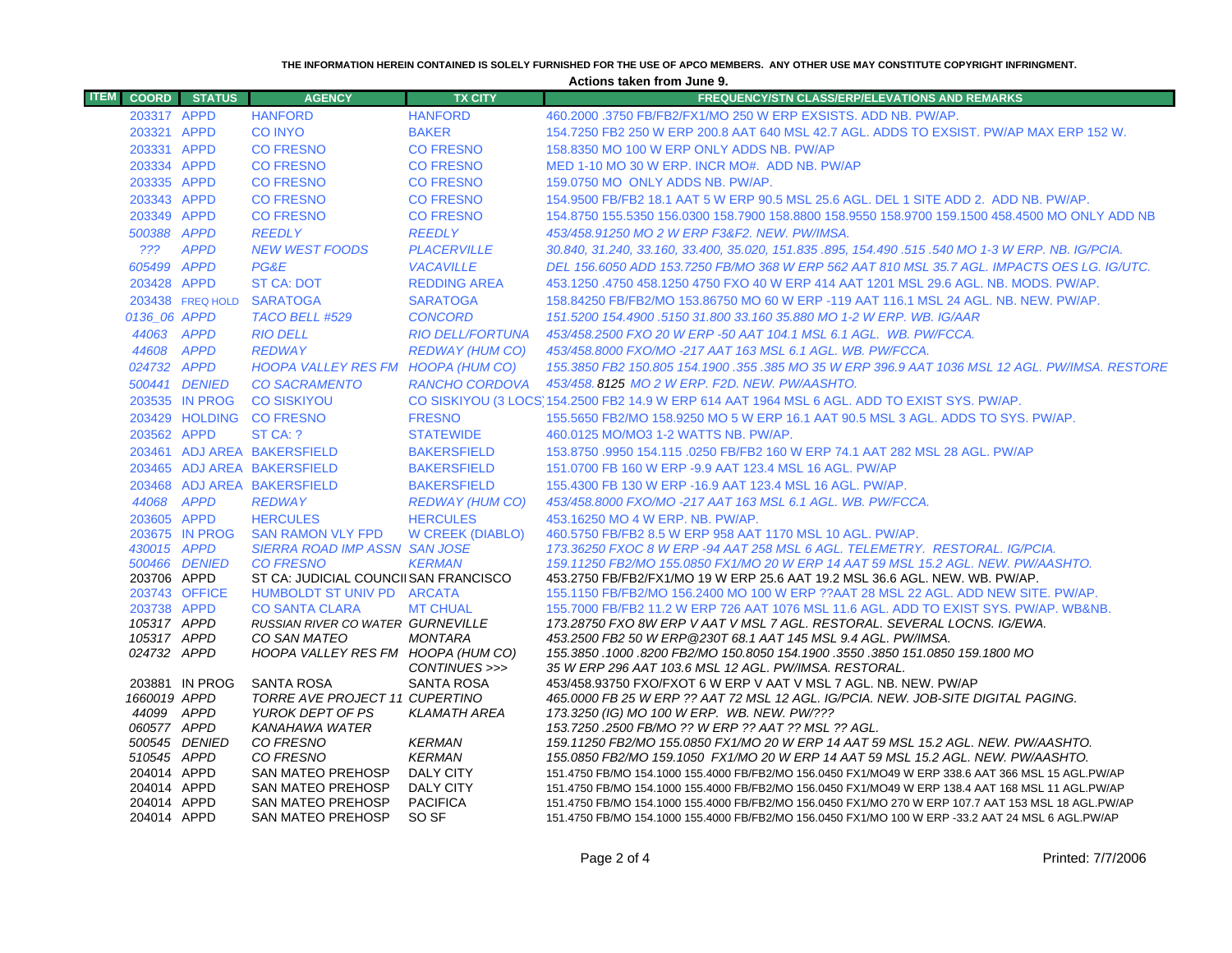**THE INFORMATION HEREIN CONTAINED IS SOLELY FURNISHED FOR THE USE OF APCO MEMBERS. ANY OTHER USE MAY CONSTITUTE COPYRIGHT INFRINGMENT.**

|             | <b>ITEM COORD STATUS</b> | <b>AGENCY</b>                      | <b>TX CITY</b>  | <b>FREQUENCY/STN CLASS/ERP/ELEVATIONS AND REMARKS</b>                                            |
|-------------|--------------------------|------------------------------------|-----------------|--------------------------------------------------------------------------------------------------|
| 204014 APPD |                          | SAN MATEO PREHOSP                  | SO SF           | 151.4750 FB/MO 154.1000 155.4000 FB/FB2/MO 156.0450 FX1/MO 65 W ERP 117.6 AAT 164 MSL 3AGL.PW/AP |
| 101884 APPD |                          | KING AMERICAN AMB CO SAN FRANCISCO |                 | 453.88750 MO/MO3 1.3 W ERP. PW/IMSA. NB.                                                         |
| 204018 APPD |                          | ST CA: CHP                         | <b>WILLIAMS</b> | 42.3600 FB DELETE FREQ. PW/AP                                                                    |
| 204020 APPD |                          | ST CA: CHP                         | YUBA CI         | 42.3600 FB DELETE FREQ. PW/AP                                                                    |
| 204021      | APPD                     | ST CA: CHP                         | <b>WILLOWS</b>  | 42.3600 FB DELETE FREQ. PW/AP                                                                    |

### *470-512 MHz POOL*

| 140225 APPD |                | <i>RF WIRELESS</i>        | NOVATO/WCREEK     | 483.61250 FB6/MO 250 W ERP 936 AAT 1097 MSL 86 AGL. NB. IG/EWA.                                                   |
|-------------|----------------|---------------------------|-------------------|-------------------------------------------------------------------------------------------------------------------|
|             | 172546 DENIED  | <b>MOBILE RADIO ASSOC</b> | <b>I IVERMORE</b> | 484.96250 FB6/FX1T/MO6 250 W ERP 126 AAT 335 MSL 38 AGL, NB, IG/EWA,                                              |
| 142905 APPD |                | <i>MOBILE RELAY ASSOC</i> | <b>I IVERMORE</b> | 490.71250 FB6/FX1T/MO6 250 W ERP 126 AAT 335 MSL 39.6 AGL. IG/EWA.                                                |
| 135007 APPD |                | <i>MOBILE RELAY ASSOC</i> | LOS GATOS         | 490.53750 FB6/FX1T/MO6 250 W ERP 722 AAT 1035 MSL 42 AGL. IG/EWA.                                                 |
|             | 201289 IN PROG | CO CONTRA COSTA           | <b>MARTINFZ</b>   | 482,5750 483,0000 483,4000 483,7750 FB8/MO8 137 W ERP 239 AAT 273 MSL 36.6 AGL, PW/AP, NEW.                       |
|             | 201279 IN PROG | CO CONTRA COSTA           | <b>ORINDA</b>     | 482,7250 489,2500 490,0500 FB8/MO 33 W ERP 487 AAT 583 MSL 43 AGL, PW/AP                                          |
| 142006 APPD |                | <i>MOBILE RELAY ASSOC</i> | <b>FAIRFAX</b>    | 489.83750 FB6/FX1T/MO6 1000 W ERP 612 AAT 762 MSL 21 AGL. NEW. IG/PCIA                                            |
| 112926 APPD |                | <b>MOBILE RELAY ASSOC</b> | <b>LIVERMORE</b>  | 489.71250 FB6/FX1T/MO6 250 W ERP 126 AAT 335 MSL 39.6 AGL. NEW. IG/PCIA                                           |
|             | 202278 IN PROG | <b>CO MARIN</b>           |                   | CO MARIN & SONOMA 483,6525 .1750 485,6250 484,2000 489,8500 FB2/MO 200 W ERP 566 AAT 745 MSL 60.7 AGL, NEW, PW/AP |
|             |                | <b>CONTINUES</b>          |                   | FB/FB2 200 W ERP 39 AAT 218 MSL 30 AGL, ADD TO EXIST, YP/AP.                                                      |
|             | 202214 IN PROG | <b>CO MARIN</b>           | <b>BODEGA</b>     | 483,9500 .3750 484,8750 490,8000 488,9750 489,3250 .7000 490,1000 .3750                                           |

## *800 MHz PUBLIC SAFETY (GP, YP, GF, YF) & Comml Users*

|             | 156156 APP INF | CHABOT-LOS POSADAS HAYWARD |                     | 222.2222 FB2/MO 65 W ERP 22 AAT 12.1 MSL 10.5 AGL. NEW GP/AP.                                       |
|-------------|----------------|----------------------------|---------------------|-----------------------------------------------------------------------------------------------------|
|             |                | 176408 FREQ HLD ST CA: P&R | PINE GROVE (ZION)   | 856,7375 858,7625 FB/FB2/FX1/MO 184 W ERP 282.9 AAT 902 MSL 43.3 AGL. ADD 2N CHNL MINOR MODS. GP/AP |
|             | 180044 APP INF | <b>CO NAPA</b>             | <b>BERRYESSA PK</b> | 856,96250 FB 280 W ERP 647.2 AAT 932 MSL 6.1 AGL, ADD TO EXIST, GP/AP, MOB DATA,                    |
|             | 181958 APP INF | <b>OAKLAND</b>             | <b>OAKLAND</b>      | 858.93750 FB2/FX1/MO 105 W ERP -3 AAT 91.4 MSL 18.9 AGL. ADD NEW FREQ. PW/AP                        |
| 183985 PEND |                | ST CA: DOT                 |                     | LEE VINING (CONWAY 859.73750 FB/FB2 860.98750 FB 496 W ERP 98 AAT 2560 MSL 30.5 AGL. MOD. GP/AP.    |
|             | 202627 IN PROG | <b>STOCKTON</b>            | <b>STOCKTON</b>     | 856.23750 859.48750 FB/FB2/MO 75 W ERP 40.3 AAT 5.8 MSL 122 AGL. EXIST. ADD SITE. GP/AP             |
| 180559 WDRN |                | CO CONTRA COSTA            | <b>RICHMOND</b>     | 859.46250 FB/MO 250 W ERP 148 AAT 204 MSL 15 AGL, GP/AP                                             |
| 09637 APPD  |                | <b>LORI OCEGUDA</b>        |                     | DUNLAP(S BENITO CO 860.38750 FB2/MO 50 W ERP 1907 AAT 1415 MSL 15 AGL. GO/EWA                       |
| 092708 APPD |                | <b>LORI OCEGUDA</b>        |                     | IDRIA (S BENITO CO) 856.38750 FB2/MO 50 W ERP 726 AAT 1586 MSL 48 AGL. GO/EWA.                      |
| 093137 APPD |                | <b>WM LOVELY</b>           |                     | DUNLAP(S BENITO CO 858.31250 FB2/MO 50 W ERP 1907 AAT 1415 MSL 15 AGL. GO/EWA.                      |
| 093541 APPD |                | <b>SAM GARDALI</b>         |                     | IDRIA (S BENITO CO) 858.38750 FB2/MO 7100 W ERP 26 AAT 1586 MSL 48 AGL. GO/EWA.                     |
| 093208 APPD |                | WM LOVELY                  |                     | IDRIA (S BENITO CO) 857.38750 FB2/MO 100 W ERP 726 AAT 1586 MSL 48 AGL. GB/EWA.                     |
| 152620 APPD |                | <b>SAM GARDALI</b>         |                     | IDRIA (S BENITO CO) 855.26250 FB2/MO 100 W ERP 726 AAT 1586 MSL 48 AGL. GB/EWA                      |
| 154342 APPD |                | <b>SAM GARDALI</b>         |                     | NIPINNAWASSEE/COALINGA 854.91250 FB2/MO 100 W ERP 350 AAT 1311 MSL 12 AGL. GB/EWA.                  |
| 203270 APPD |                | CO CONTRA COSTA            | <b>MARTINEZ</b>     | 857.23750 856.43750 FB/FB2/MO 5 W ERP -41 AAT 50 MSL 5 AGL. NEW. JUV HALL RADIAX GP/AP              |
| 203284 APPD |                | ST CA: DOT                 | REDDING             | 859.98750 FB/FB2 67 W ERP 542.5 AAT 1051.6 MSL 27.4 AGL. ADD TO EXIST. GP/AP                        |
| 203296 APPD |                | ST CA: DOT                 | RED BLUFF           | 859,98750 FB/FX1 150 W ERP -62 AAT 82.3 MSL 12.2 AGL. ADD TO EXIST, GP/AP                           |
| 155338 APPD |                | WM LOVELY                  |                     | DUNLAP(S BENITO CO 855.43750 FB2/MO 50 W ERP 1907 AAT 1415 MSL 15 AGL. NEW. GO/                     |
| 203313 APPD |                | ST CA: DOT                 |                     | LAKEHEAD (SHA CO) 859.98750 FB/FX1 150 W ERP -519 AAT 485 MSL 18.3 AGL. ADD TO EXIST. GP/AP         |
| 203314 APPD |                | ST CA: DOT                 |                     | BRIDGEPORT (MONO) 860.73750 FB/FX1 55 W ERP -407 AAT 2104 MSL 9.1 AGL. ADD TO EXSIST. GP/AP         |
| 203874 APPD |                | ST CA: DOT                 | SACRAMENTO          | 810.71250 814.76250 FX1/MO 35 W ERP 11.3 AAT 12.2 MSL 13.7 AGL. MOD. EXIST SITES. GP/AP.            |
| 203882 APPD |                | CO CONTRA COSTA            | MARTINEZ            | 856.23750 FB/FB2/MO 5 W ERP -41 AAT 50 MSL 5 AGL, JAIL, GP/AP                                       |
|             |                |                            |                     |                                                                                                     |

**\*\*\* All "pend app" pre-coordinations will expire 90 days after appearing in the LOG \*\*\***